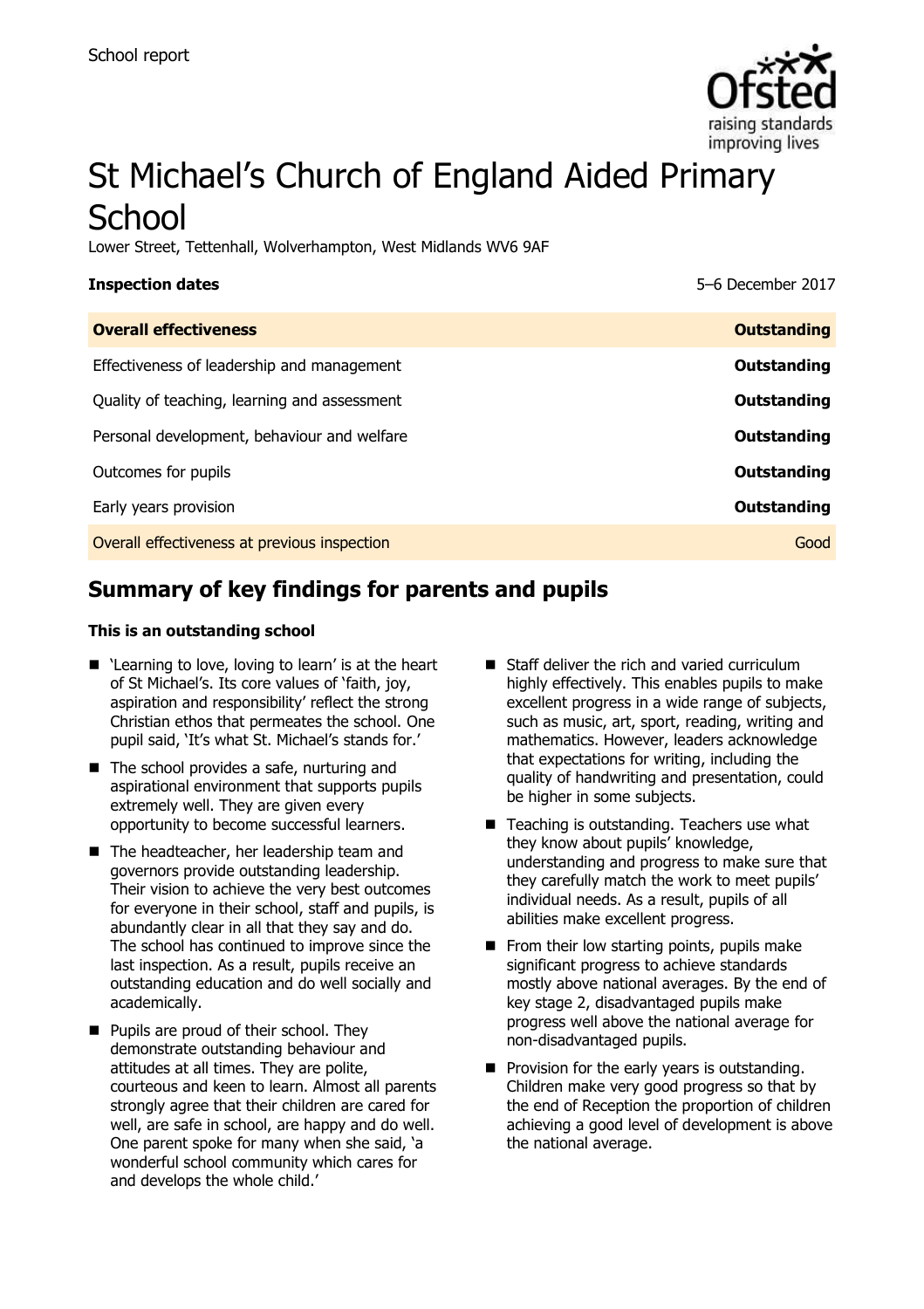

# **Full report**

### **What does the school need to do to improve further?**

- Ensure that pupils maintain a consistently high standard of handwriting and presentation across the whole curriculum.
- Ensure that the same high-quality skills in writing are consistently applied in all other subjects.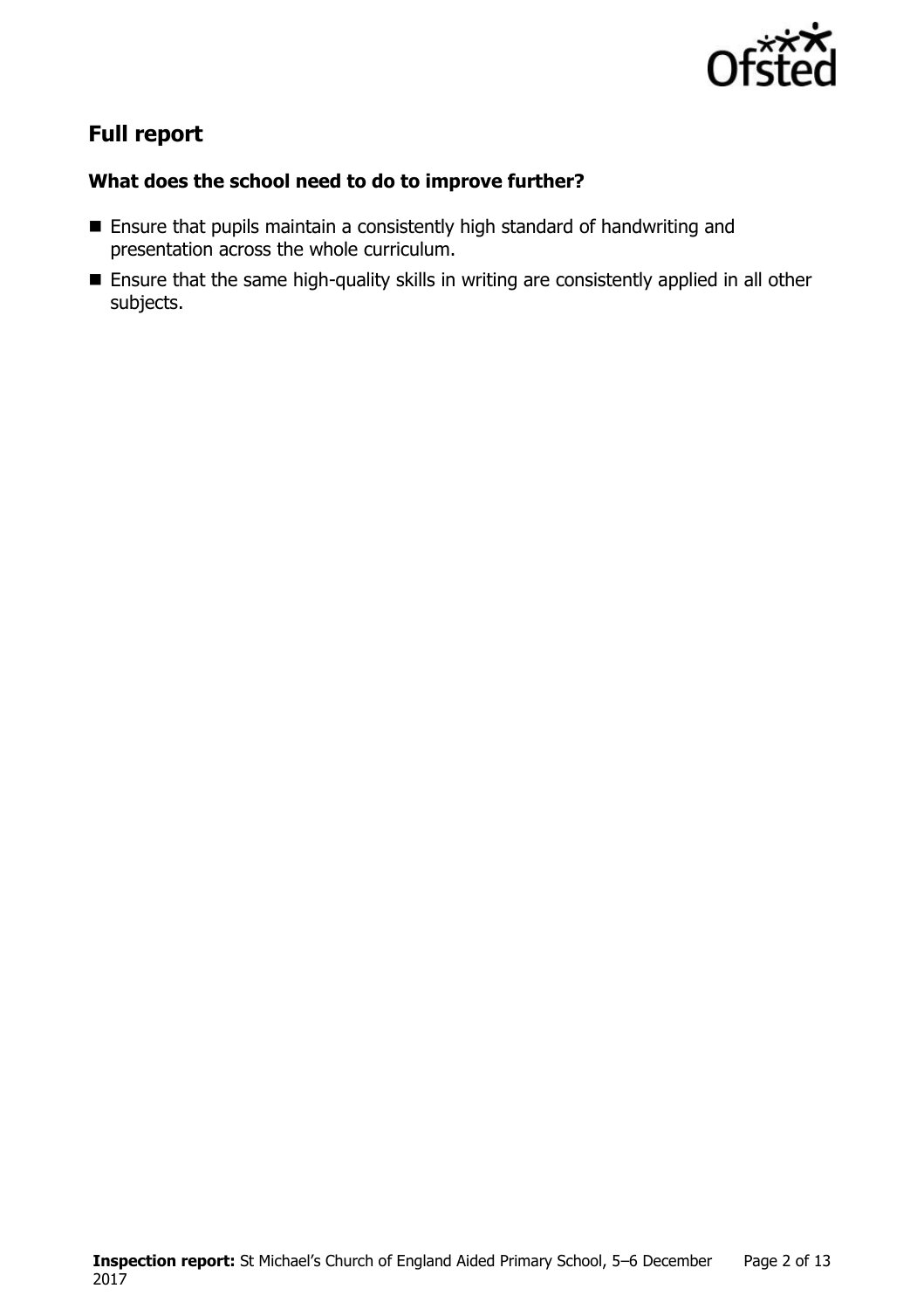

# **Inspection judgements**

#### **Effectiveness of leadership and management COULDER COULDER OUTSTANDING**

- $\blacksquare$  The leadership of the headteacher is inspirational. She is uncompromising in her determination to ensure the best possible outcomes for pupils. She is ably supported by an equally effective leadership team, staff and governors. As a result, the school has improved significantly over time.
- Leaders have high expectations for their pupils, academically, socially and emotionally. They track the progress of pupils rigorously and know the strengths and weaknesses of individuals and groups of pupils well. They identify emotional needs and gaps in learning quickly and respond with appropriate support in a timely manner. As a result, pupils' needs are well met and they make excellent progress.
- Additional funding for disadvantaged pupils is used well. A learning mentor supports the disadvantaged pupils to ensure that they do not fall behind. Funding is also used to make sure that disadvantaged pupils do not miss out on a broad range of experiences. For example, some learn to play a musical instrument. As a result, they have grown in confidence, have caught up with non-disadvantaged pupils in the school and often make better progress than non-disadvantaged pupils nationally by the end of key stage 2.
- Funding for pupils who have special educational needs (SEN) and/or disabilities is used equally well so that pupils make good progress from their starting points.
- Leaders have promoted a culture of learning among staff and pupils. As a result, staff are keen to develop their own practice and that of others. Leaders regularly check the quality of teaching and hold staff to account. Teachers welcome and respond positively to incisive and developmental feedback.
- As a result of effective leadership, leaders are now supporting a neighbouring school. This has opened up opportunities for middle leaders to take on additional leadership responsibilities. They are doing this well, while ensuring that high expectations and strong outcomes are maintained at St Michael's.
- Leaders, including governors, have an accurate view of what the school does well. They identify clear areas for improvement based on careful analysis of pupils' progress and pupils' needs. They set demanding targets, take swift action and closely monitor the progress and impact of their actions.
- The curriculum ensures that pupils have a range of different experiences that they might not otherwise have had. They particularly enjoy the opportunity to use the outdoor environment and describe how they have campfires and build dens. One older pupil said, 'We can use our imagination.' The curriculum is greatly enhanced by regular visits, visitors to school, residentials and extra-curricular activities such as sewing club and cookery club. As a result, pupils are becoming well-rounded individuals.
- The primary physical education (PE) and sport funding is used well. Sports coaches help teachers to develop their skills in teaching PE. The coaches provide additional activities at lunchtime, which pupils thoroughly enjoy. Extra-curricular activities are provided so that more pupils are physically active. Pupils recently requested clubs for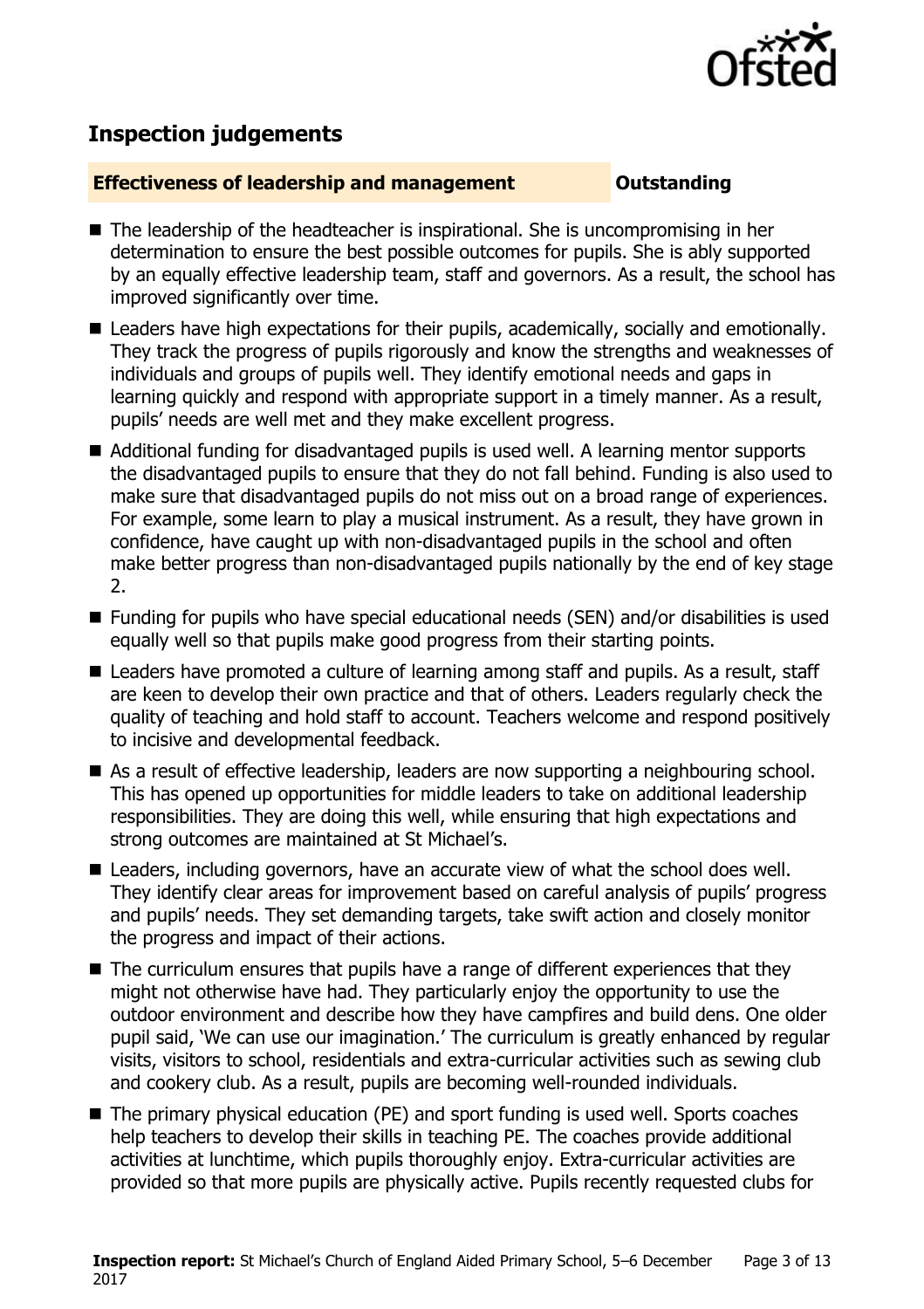

dance and yoga, and these were provided after school.

- Pupils' spiritual, moral, social and cultural development is outstanding. Pupils demonstrate an excellent understanding of British values. Pupils represent each other on the school council and the spiritual council, as a house captain, as a British values ambassador or as a digital ambassador. Members of these groups talk with pride about their roles and about their visit to the Houses of Parliament. In the 'spiritual corner' pupils add prayers, and in the 'garden of memories' they can have some quiet reflection time. They engage in a number of charitable endeavours such as sponsoring children in a school in Uganda and fundraising for 'Children in Need' and 'Save the Children'. In worship, pupils talked about 'preparing our hearts for Christmas'.
- **Parents are overwhelmingly positive about the school. They are appreciative of how** well the school supports their children, particularly those children who have SEN and/or disabilities. One parent commented, 'My child has flourished academically, emotionally and socially.'

### **Governance of the school**

- The quality of governance is impressive and cohesive. It has improved significantly since the last inspection. Governors are well trained and use their skills and experience effectively to make strategic decisions to support the school. They have an accurate and incisive understanding of the school's strengths and challenges. They regularly ask themselves, 'What will fit for our school?' and 'What is best for our children?'
- Governors challenge school leaders appropriately and hold them to account. They are well informed and highly involved in the work of the school. They visit school regularly and meet with subject leaders to understand how leaders check the impact of their work. They oversee the expenditure and impact of pupil premium funding and the PE and school sport funding and ensure it is used effectively. One governor 'lived the life' of a disadvantaged pupil at St Michael's for a day.
- Governors fulfil their statutory responsibilities. They manage finances effectively and check safeguarding procedures regularly. They say, 'Everybody is responsible.'

### **Safeguarding**

- The arrangements for safeguarding are effective.
- Safeguarding is a high priority in school, ensuring that the most vulnerable pupils are safe and well cared for. Leaders and staff are vigilant and tenacious in their approach to keeping children safe.
- Leaders work closely with parents. They go the 'extra mile' to look after families in difficulty so that pupils are not disadvantaged socially, emotionally or academically.
- Staff and governors are well trained in safeguarding procedures for the reporting of concerns and the recruitment of staff. Records are well kept and procedures are well followed. They are regularly checked by the lead governor for safeguarding and the local authority to ensure their effectiveness.
- Leaders are asked by the local authority to share their good practice with other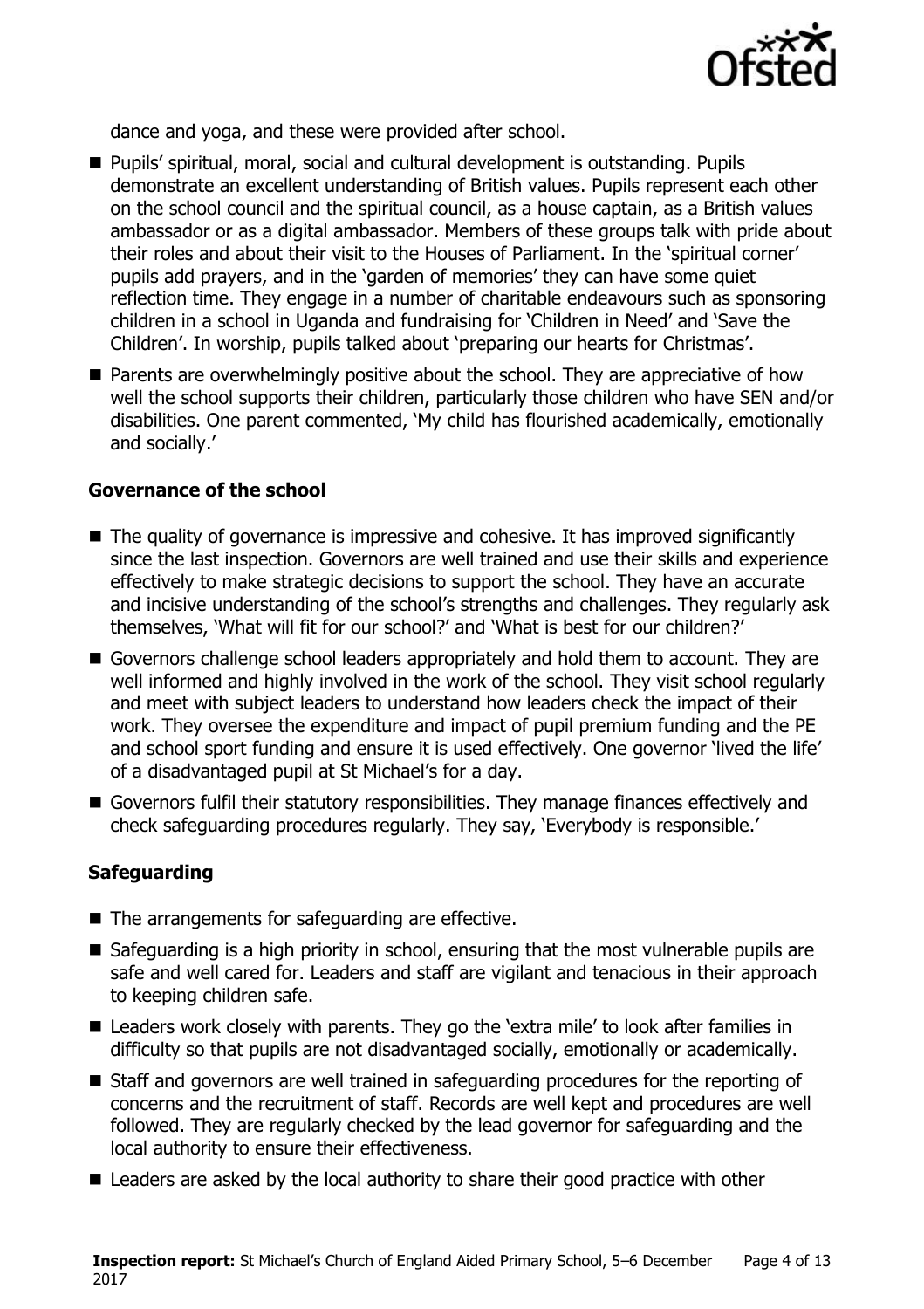

schools. The school is well regarded by the local authority for its support of looked after children. As a result, the local authority directs carers to the school.

#### **Quality of teaching, learning and assessment Outstanding**

- **Pupils demonstrate very positive attitudes to their learning because teachers have high** expectations and pupils know exactly what is required of them. They are encouraged and supported to try their best. Pupils enjoy their learning and are highly engaged in lessons.
- Teachers make good use of assessment information. They know what individual pupils need to learn and plan work that is right for them. The support given to pupils, particularly those who have SEN and/or disabilities, is highly effective and is carefully matched to the individual needs of pupils. As a result, they make significant gains in their progress.
- Teachers make sure that pupils know how to improve their writing. They set tasks that enable pupils to reflect on previous learning or practise new skills. Pupils routinely edit their work and develop skills well over time. As a result, they secure a greater depth of understanding and accuracy in their work.
- In English, pupils are taught features of language and aspects of grammar very well. Pupils in Year 4 can explain articulately the meaning of synonyms, metaphors and similes and use them well in their writing.
- **Pupils are applying their literacy skills more effectively in other subjects. For example,** in science, pupils used instructional writing well when recording a science investigation. However, the high standards in writing are not consistently applied in all subjects. The quality of handwriting and presentation varies across school.
- **Phonics is taught well and therefore pupils make good progress. In phonics lessons,** teachers assess pupils accurately so that they are challenged appropriately. Teachers give pupils immediate feedback and encourage them to correct their own work. Pupils use their phonics knowledge well and have developed effective strategies to work out unfamiliar words. In Year 1, for example, pupils demonstrated clear phonics knowledge and a high level of resilience when reading unfamiliar words in the Christmas story.
- **Pupils who speak English as an additional language make good progress because** teachers assess them quickly and provide short, sharp phonic interventions. Further support is provided daily to develop fluency in reading.
- The teaching of reading is strong. Pupils read fluently and demonstrate a good level of comprehension. Teachers use high-level questioning effectively to develop pupils' understanding of text. As a result, pupils are developing higher-level skills of inference and deduction well.
- Teachers choose books to engage pupils' interests. For example, Year 2 pupils were excited and motivated when reading 'The Polar Express'. Pupils make regular use of the school library. Additional reading support for vulnerable pupils is provided by a local charity so that they can practise more frequently.
- In mathematics, pupils learn specific methods of calculation. They build on prior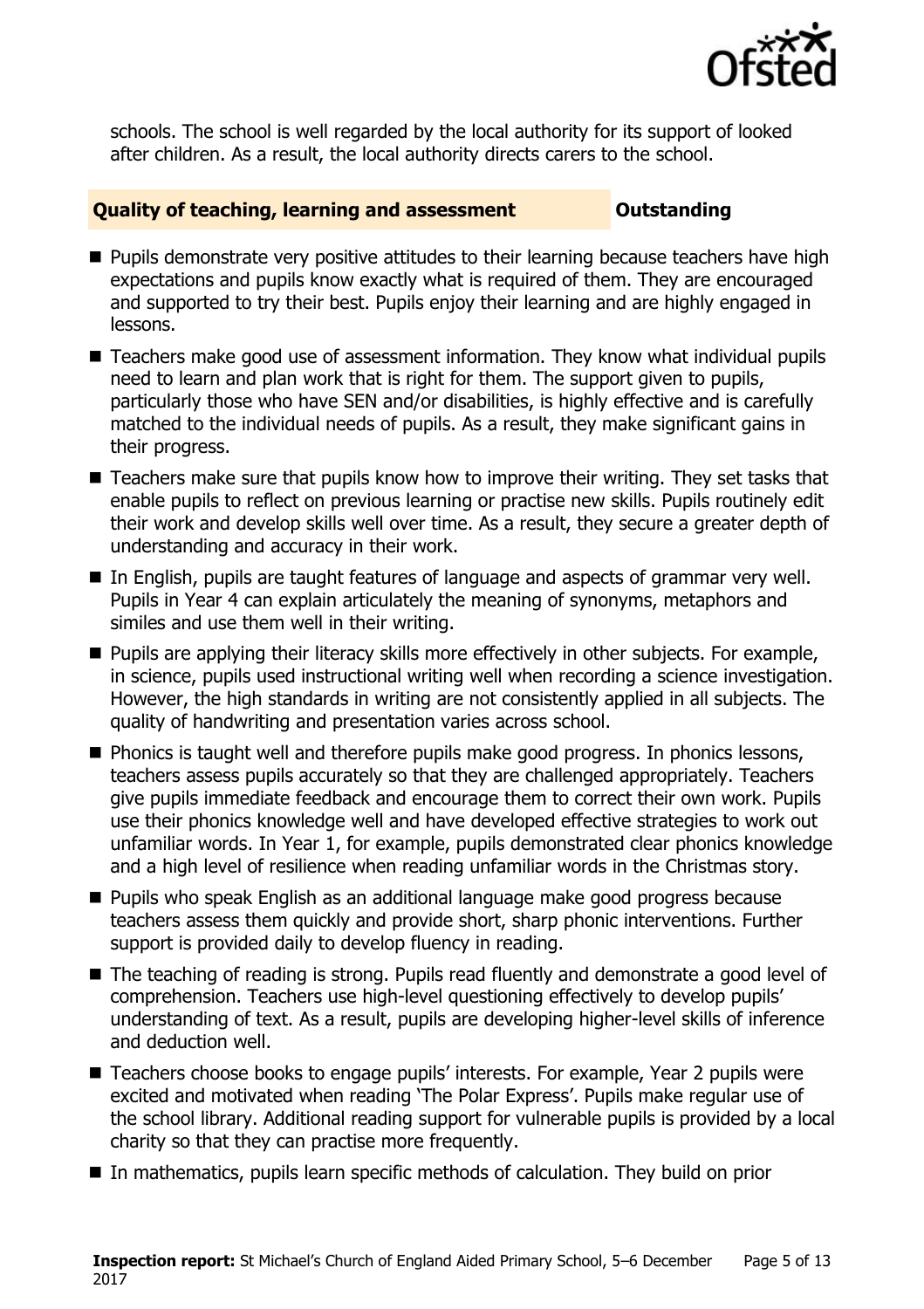

learning to secure understanding well. For example, pupils in Year 2 used practical resources to support their understanding of multiplication and then progressed to mental calculations. The teacher developed pupils' knowledge and understanding of number effectively by showing them a range of strategies to support them in their calculations. As a result, pupils were confident and able to articulate their understanding well.

- Work in pupils' books shows that skills are well embedded so that pupils do not have gaps in their learning. Pupils make good, and often rapid, progress, particularly the less able pupils. For example, at the beginning of term, Year 1 pupils matched number names to digits and can now partition two-digit numbers accurately.
- The most able pupils are challenged appropriately in mathematics. For example, pupils created their own word problems in Year 1. Reasoning in mathematics is a school priority. Teachers effectively promote and encourage pupils to explain their understanding by asking, 'Is that true?' and 'Tell me what you have noticed.'
- Parents agree that their children are taught well and make good progress.

#### **Personal development, behaviour and welfare <b>COUTS** Outstanding

#### **Personal development and welfare**

- The school's work to promote pupils' personal development and welfare is outstanding.
- The social and emotional well-being of pupils is a high priority. Pupils have strong relationships with each other and with staff. They look after each other and know who to go to if they are worried or upset. They know they will be listened to and use the 'worry monster' to share any concerns. As a result, they grow in confidence.
- $\blacksquare$  Pupils are happy to talk to adults and are confident in sharing their learning. They adopt effective strategies to help themselves when they are stuck and access resources easily when they need them. Pupils are given increasingly difficult challenges called 'mild, spicy and hot' activities. Older pupils can choose where to start and are keen to challenge themselves. They have a 'can-do' attitude.
- **Pupil voice is strong in school. Pupils have the opportunity to put forward their views** through different councils and can influence what happens in school. For example, pupils created a 'Keep Safe' display to inform others about e-safety and how to keep themselves safe.
- **Pupils are encouraged to have high aspirations through an inspirational display which** asks, 'What could you be?' Pupils said they wanted to be a cricket player, an Olympic sprinter, a fashion designer, a doctor or a vet. Displays reflect high-quality art work and a range of writing such as stories, poems, reports and diary entries.
- **Pupils take responsibility for delivering a weekly worship assembly. They help to set up** daily worship and enjoy the responsibility. In worship assemblies, they are polite, respectful and know the rules.
- The wide range of cultural heritage in school is celebrated. As a result, pupils demonstrate a good understanding of different religions and treat each other with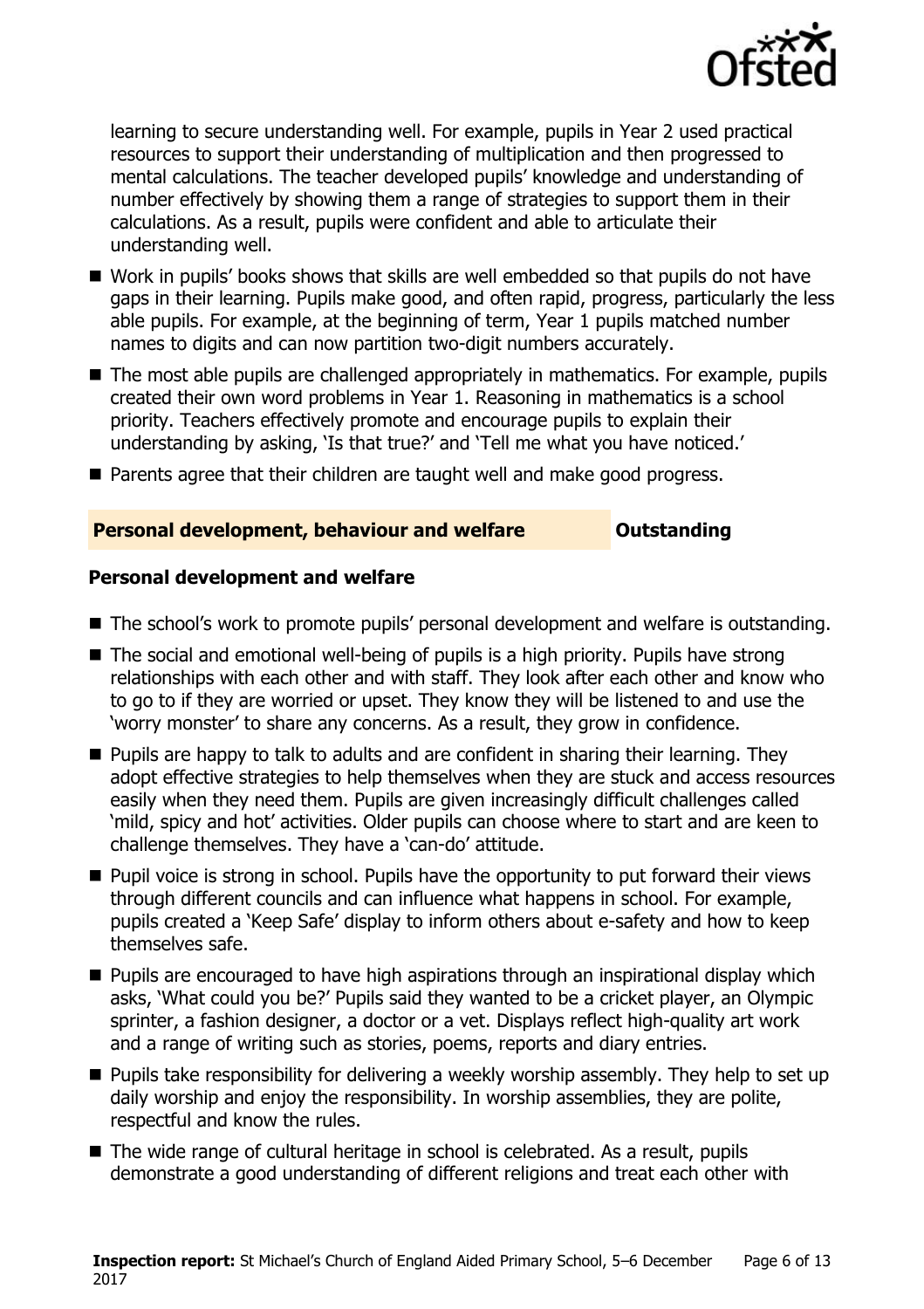

respect. One parent said, 'Different faiths are catered for in such a diverse community,' and another commented, 'My child has made friends from a variety of backgrounds.'

#### **Behaviour**

- The behaviour of pupils is outstanding.
- **Pupils demonstrate exemplary attitudes to learning, as seen in every lesson visited. A** calm, purposeful learning environment is evident throughout the school.
- **Pupils demonstrate excellent behaviour at other times of the day and outside of the** classroom, for example in the dining room and on the playground. Older pupils support younger pupils. One pupil said, 'We work as a team.'
- Staff give sensitive support for pupils who need extra help to manage their behaviour. Pupils are helped to get back on track very quickly, enabling them to work well and make progress.
- $\blacksquare$  Pupils are clear about the behaviour policy and know that they need to be 'ready, respectful and responsible'.
- Leaders monitor attendance carefully and follow up absence rigorously. As a result, attendance has improved since the last inspection and is around the national average for all pupils. The number of pupils who are persistently absent has also reduced.
- Parents agree that pupils behave well and are very respectful.

#### **Outcomes for pupils Outstanding**

- Children often join the school with skills, knowledge and understanding below those which are typical for their age. However, as a result of accurate assessments and highquality teaching, the vast majority of pupils make rapid progress to achieve outcomes above national averages by the time they leave the school.
- **Pupils' work shows sustained progress over time. Leaders' close tracking of pupils'** progress ensures there is 'no slippage'. High mobility and varied cohorts account for some minor fluctuations in outcomes, particularly as some pupils join the school with little or no English and/or with complex needs. However, leaders respond swiftly to the needs of pupils who join at different times. They provide appropriate interventions and pastoral support so that pupils catch up quickly and are not left behind.
- **Progress at the end of key stage 2 has improved over time. In 2016, pupils achieved** progress in line with the national average in reading, writing and mathematics and in 2017 achieved above-average progress in writing.
- Attainment at the expected standard at the end of key stage 2 is above the national average in reading, writing, mathematics and grammar, punctuation and spelling. It is also above the national figures for the higher standard in reading and writing. Leaders acknowledge the slight dip in attainment in mathematics and grammar, punctuation and spelling at a higher standard. However, they have implemented an effective action plan to address this. Of the 2017 cohort, only 12 pupils have been at the school since Reception and all others joined at different points. Despite this, pupils still made good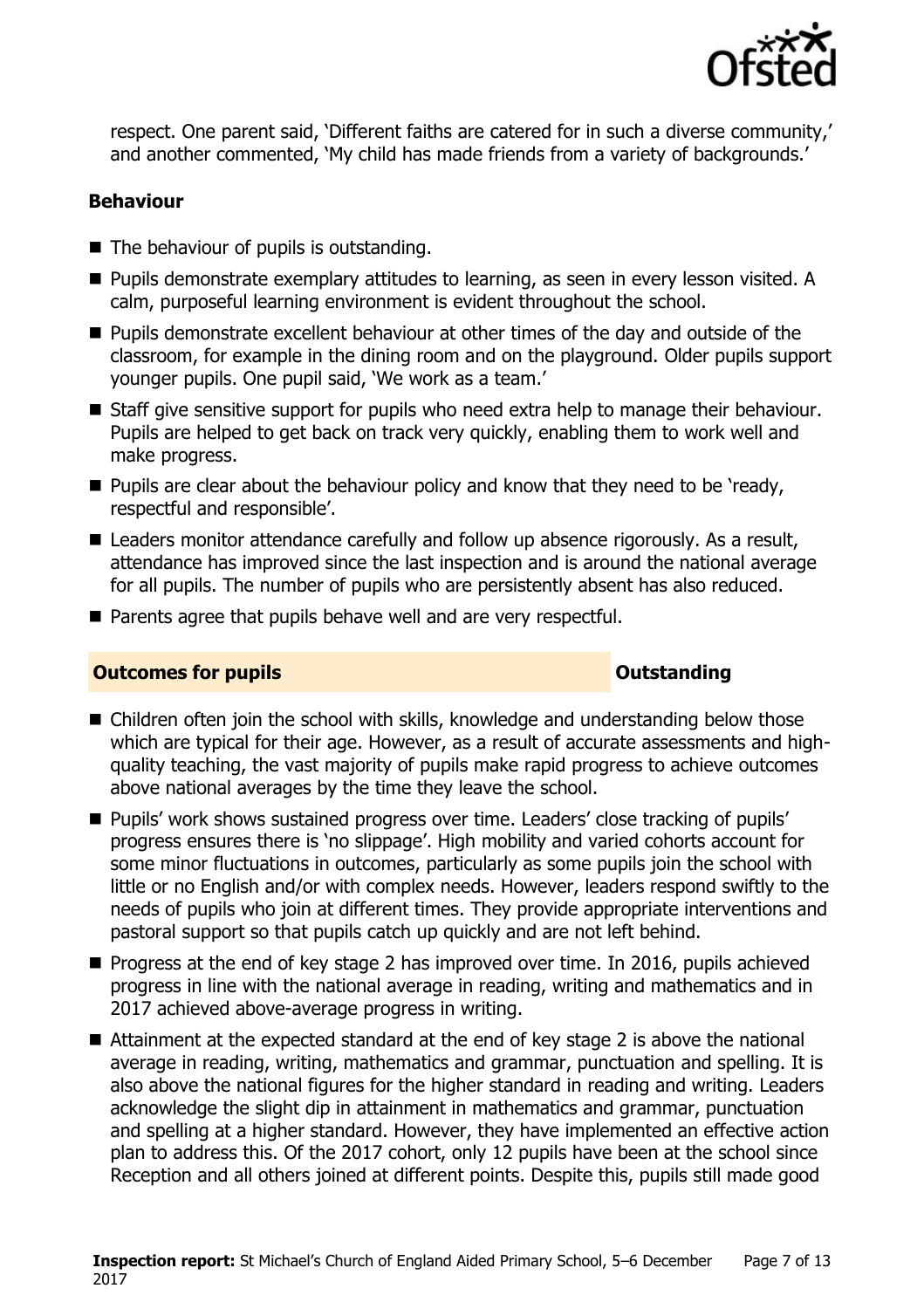

progress and attained highly. Current assessments and work in pupils' books show that pupils are making equally strong progress to sustain high standards.

- Outcomes in reading, writing and mathematics at the end of key stage 1 have improved over time. In 2017, pupils achieved strong outcomes above the national average. The standards achieved in the phonics screening check have been consistently in line with or above the national figure for the past five years. This is sometimes affected by how long pupils have been in school. However, due to highquality interventions and a strong focus on early reading skills, pupils make good and often rapid progress.
- **Disadvantaged pupils make good progress, and this has improved over time. In 2017,** disadvantaged pupils made better progress than non-disadvantaged pupils in school and non-disadvantaged pupils nationally. Disadvantaged pupils are carefully monitored, with additional support provided by the learning mentor, particularly for the most able. As a result, current pupils are making good progress, similar to and sometimes better than other groups of pupils in the school.
- **Pupils who speak English as an additional language are well supported to make** progress similar to that of their peers. On occasions, some pupils present with a combination of needs but these are met well. For example, when necessary, pupils receive a daily intervention programme so that they are not left behind.
- **Pupils who have SEN and/or disabilities are given sensitive and personalised support** specific to their needs. As a result, they make rapid gains in progress. One parent described how his child had speech and language difficulties but had made excellent progress in six months. The most able pupils, including those who are disadvantaged, are generally challenged to achieve well.

#### **Early years provision CONSTANDING TO A RESEARCH CONSTANDING TO A RESEARCH CONSTANDING TO A RESEARCH CONSTANDING TO A RESEARCH CONSTANDING TO A RESEARCH CONSTANDING TO A RESEARCH CONSTANDING TO A RESEARCH CONSTANDING TO**

- Children start the Reception class with starting points below those found typically for their age. They may come from up to 20 different nursery settings and some may come with no early years experience. Teachers identify any gaps in their development quickly and adapt the provision and provide appropriate adult support so that all children make good progress. As a result, by the end of Reception children achieve outcomes above the national average.
- Staff provide an environment that is nurturing and stimulating and supports children well in making accelerated progress. For example, in 'Santa's Post Office', children were having fun and developing their communication and language skills well through role play.
- Staff have high expectations and set challenging activities. They teach new concepts effectively, such as 'one less' in number, so that children are confident to 'have a go' by themselves. Children access a range of resources and activities to secure their mathematical understanding of number well.
- Staff spot misconceptions early so that learning moves on quickly. For example, when children write numbers incorrectly, staff immediately show them how to do it correctly. They use effective questioning which supports children to make good progress.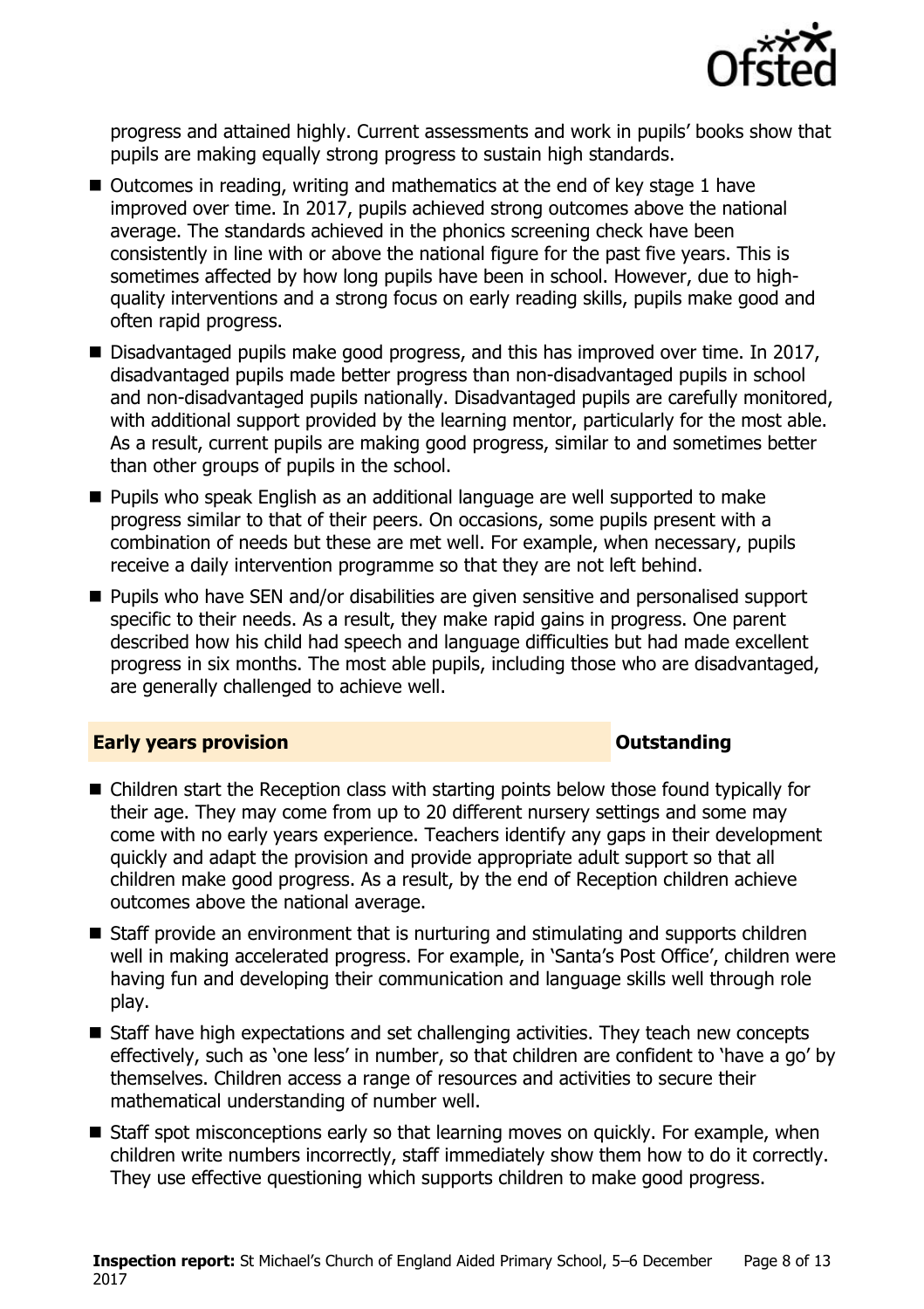

- There are very strong relationships between children and staff. Staff have clear expectations for behaviour and children respond well. As a result, routines are well established and children know what to do. They share, take turns and are highly engaged in their learning.
- Children's work on display and in books is of high quality and shows good progress. Early reading, writing and number skills are being well developed so that children are well prepared for Year 1.
- Leaders have an accurate understanding of where children are and adapt the curriculum and the provision to ensure that individual needs are met and catered for. They identify clear and ambitious targets for improvement.
- Good relationships have been established with parents through 'stay and play' sessions and 'learning together' workshops in phonics and mathematics. This supports children well in their learning and they are happy to come to school.
- Leaders ensure children's safety by carrying out regular risk assessments. They are vigilant in ensuring that children stay safe. As a result, safeguarding is effective and welfare requirements are met.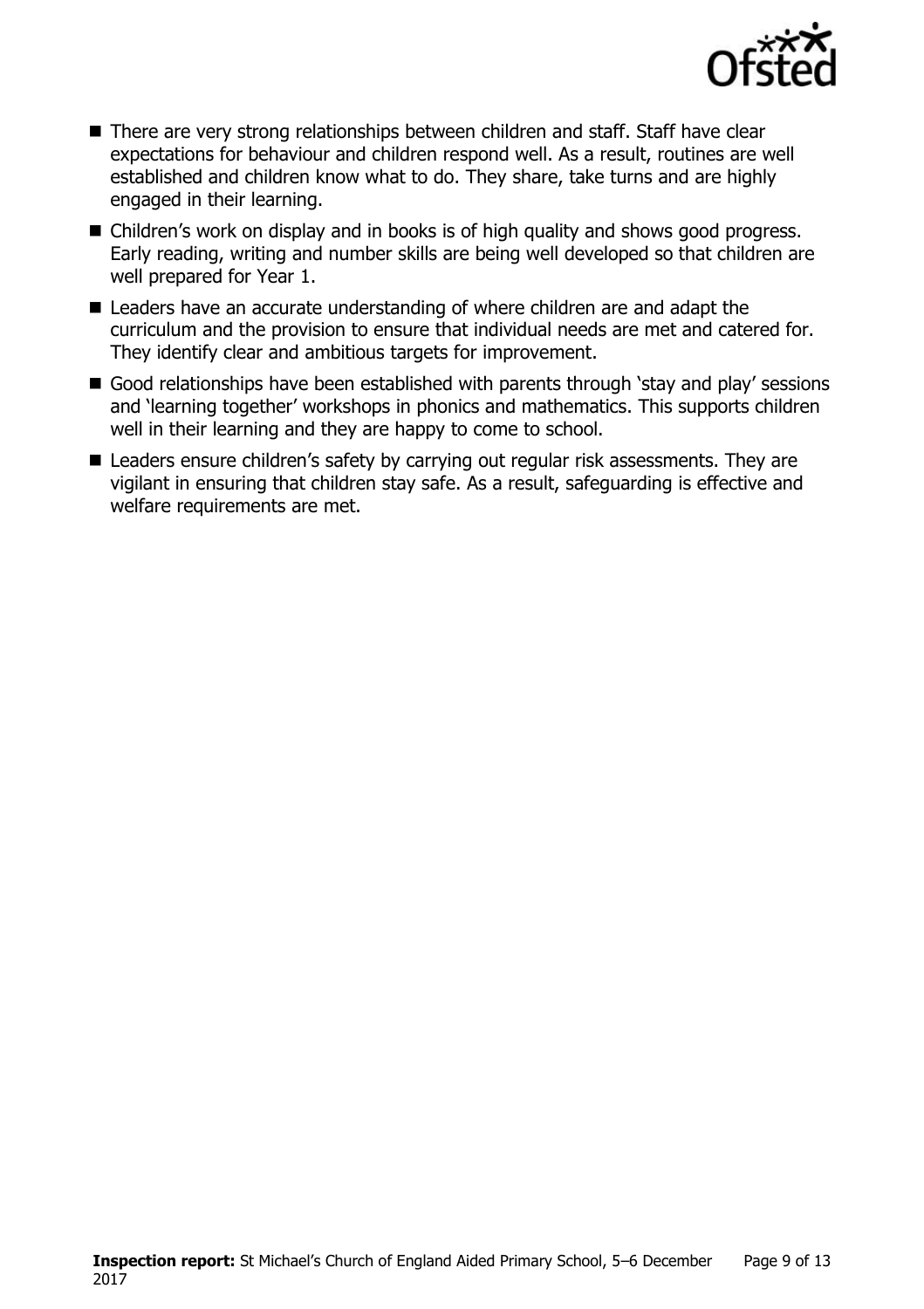

# **School details**

| Unique reference number | 104384        |
|-------------------------|---------------|
| Local authority         | Wolverhampton |
| Inspection number       | 10037873      |

This inspection of the school was carried out under section 5 of the Education Act 2005.

| Type of school                      | Primary                                            |
|-------------------------------------|----------------------------------------------------|
| School category                     | Maintained                                         |
| Age range of pupils                 | 4 to 11                                            |
| <b>Gender of pupils</b>             | Mixed                                              |
| Number of pupils on the school roll | 202                                                |
| Appropriate authority               | The governing body                                 |
| Chair                               | Mark Brennand                                      |
| <b>Headteacher</b>                  | Kathryn Jackson                                    |
| Telephone number                    | 01902 558845                                       |
| Website                             | www.stmichaelscofeprimary.co.uk                    |
| Email address                       | stmichaelsceprimaryschool@wolverhampto<br>n.gov.uk |
| Date of previous inspection         | 12-13 December 2012                                |

### **Information about this school**

- The school meets requirements on the publication of specified information on its website.
- The school is smaller than an average-sized primary school.
- The proportion of pupils known to be eligible for the pupil premium grant is above the national average.
- The proportion of pupils who have SEN and/or disabilities is in line with the national average.
- The proportion of pupils from minority ethnic groups is above the national average. Pupils come from a wide range of heritage groups. The proportion of pupils who speak English as an additional language is higher than the national average, with more than 20 different languages spoken at home.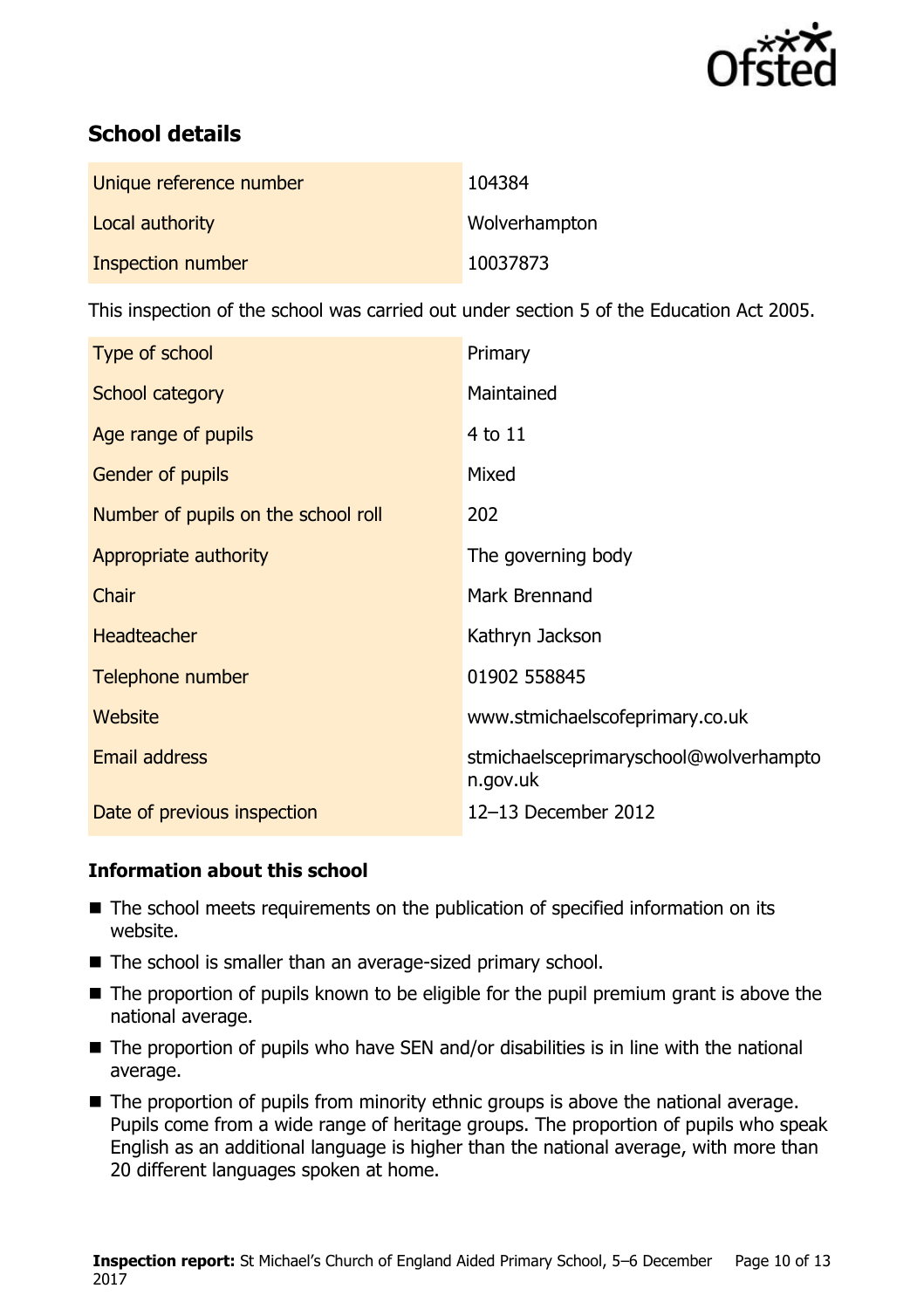

- The mobility of pupils is higher than the national average. Many pupils join the school with complex learning needs and sometimes little or no English.
- The school meets the government's current floor standards, which set the minimum expectations for pupils' progress and attainment in reading, writing and mathematics at the end of key stage 2.
- Leaders are currently supporting another local infant and nursery school.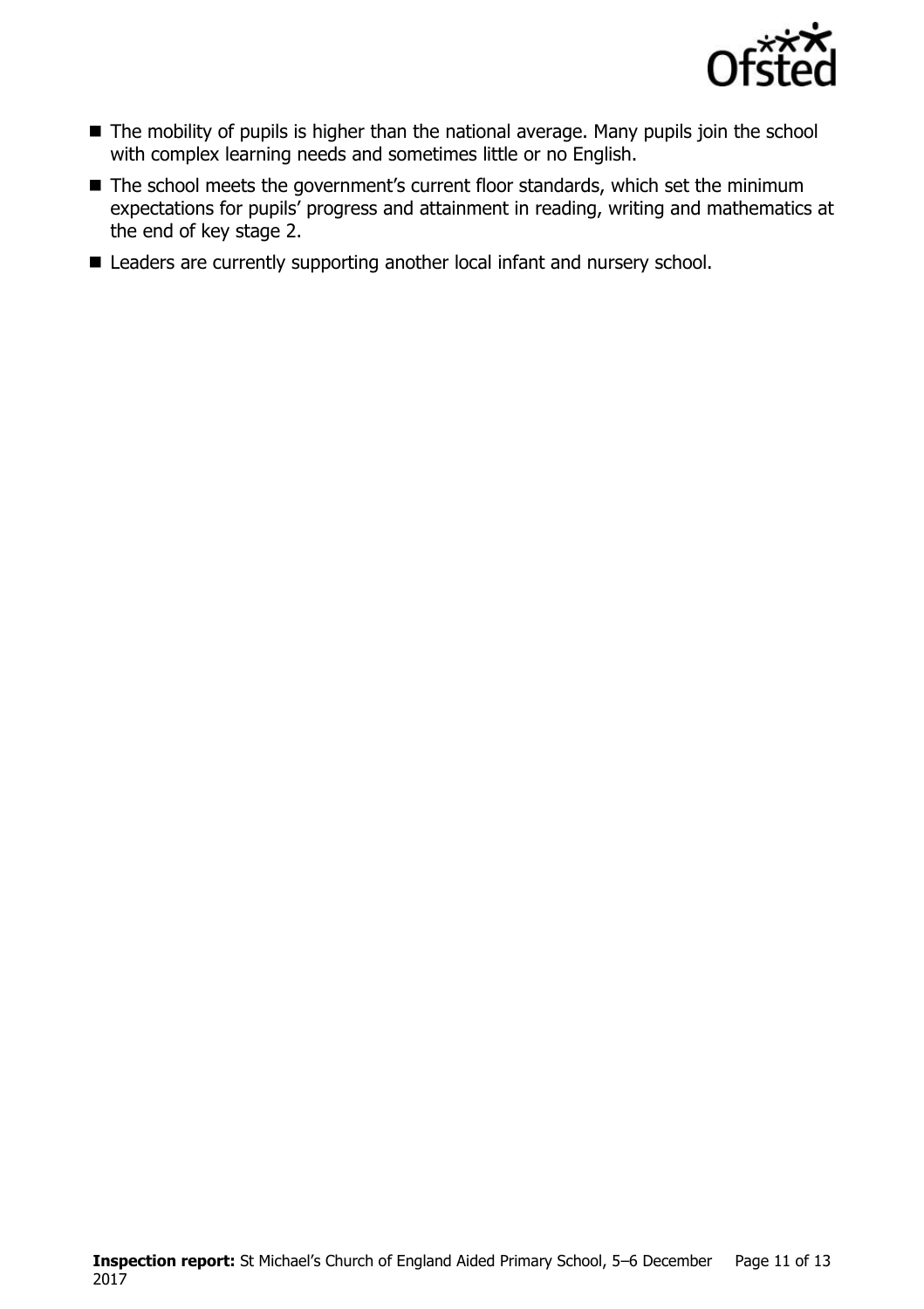

# **Information about this inspection**

- Inspectors observed teaching and learning in all classes, spoke to pupils and looked at their work. Most observations were carried out jointly with school leaders.
- **Inspectors observed pupils on the playground and during assembly. Inspectors talked** to groups of pupils and listened to pupils read.
- Discussions were held with the headteacher, deputy headteacher, interim head of school and leaders responsible for SEN, early years, English and mathematics as well as several other subject leaders.
- Inspectors met with the chair of governors and other members of the governing body, and representatives of the local authority. They spoke to an external school improvement adviser by telephone.
- Inspectors spoke to parents at the beginning of the school day, met with one parent during the inspection and took into account the 31 responses to Parent View, including the 26 written comments. The eight responses to the staff questionnaires were also considered.
- A wide range of documentation was scrutinised, including: the school's own evaluation of its performance; the school improvement plan; subject action plans; information on pupils' progress and attainment; records of behaviour and attendance; minutes of governing body meetings; local authority reports and external reports including a review of governance; and information relating to the performance management of staff and safeguarding information.

#### **Inspection team**

Sue Cameron, lead inspector **Her Majesty's Inspector** 

**Emma Titchener Constanting Constanting Constanting Constanting Constanting Constanting Constanting Constanting Constanting Constanting Constanting Constanting Constanting Constanting Constanting Constanting Constanting**